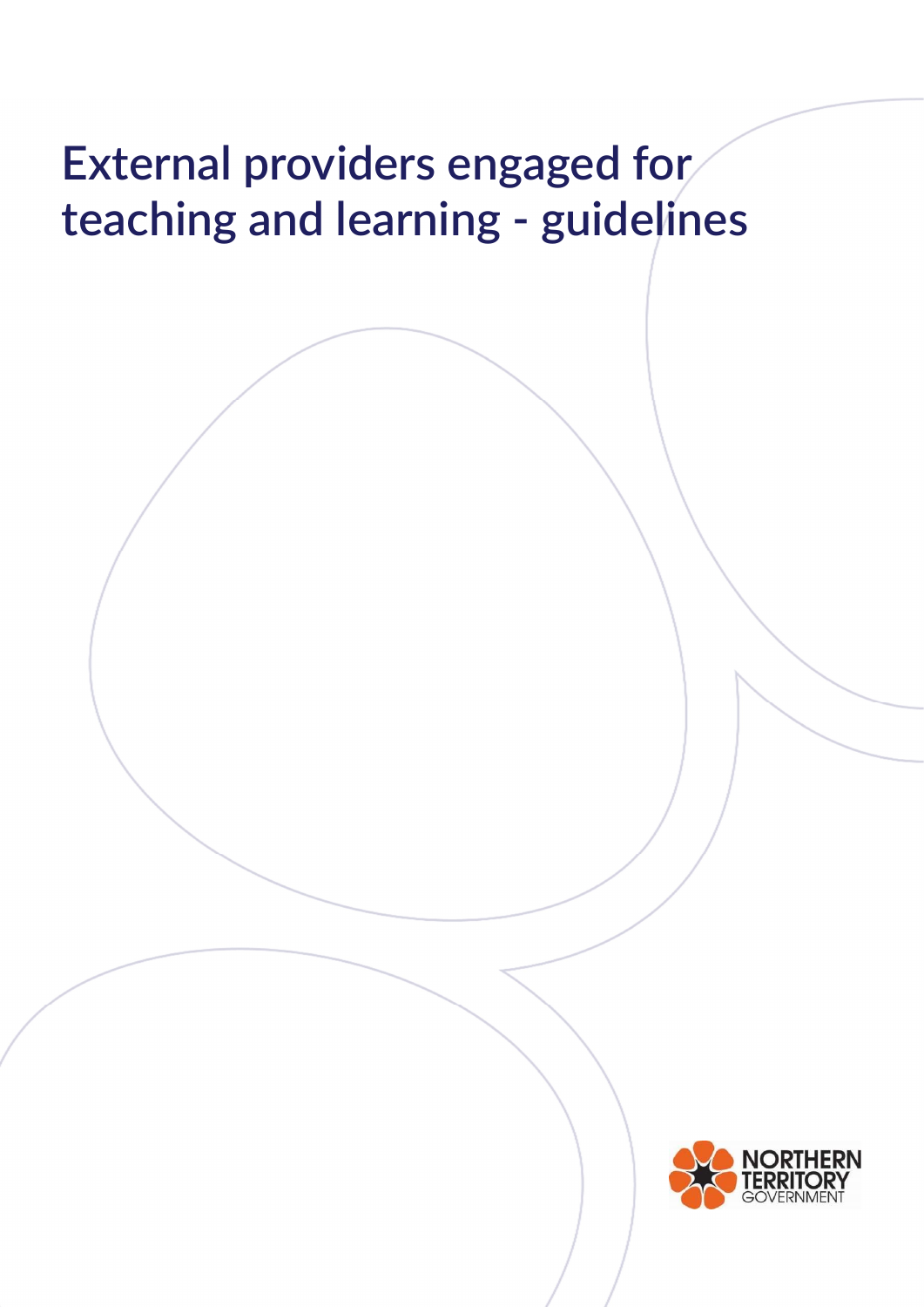| Document title  | External providers engaged for teaching and learning - guidelines |
|-----------------|-------------------------------------------------------------------|
| Contact details | Quality Teaching and Learning at gtl.doe@nt.gov.au                |
| Approved by     | <b>Executive Director, Early Years and Education Services</b>     |
| Date approved   | Approval for publishing 22 March 2022                             |
| Document review | Three years                                                       |
| TRM number      | EDOC2019/3555                                                     |

| Version | Date              | <b>Author</b>                                         | Changes made                                                                                                             |
|---------|-------------------|-------------------------------------------------------|--------------------------------------------------------------------------------------------------------------------------|
| 1.0     | 1 July 2017       | <b>SQIP</b>                                           | New Policy                                                                                                               |
| 1.1     | 29 October 2020   | <b>Operational Policy</b><br><b>Coordination Unit</b> | Minor amendments to terminology, NTG<br>template update, readability, accessibility<br>and publishing standards modified |
| 1.2     | <b>March 2022</b> | <b>Operational Policy</b><br>Coordination Unit        | Minor review                                                                                                             |

| <b>Acronyms</b> | <b>Full form</b>                     |
|-----------------|--------------------------------------|
| <b>ABN</b>      | Australian Business Number           |
| <b>NQF</b>      | <b>National Quality Framework</b>    |
| <b>NT</b>       | <b>Northern Territory</b>            |
| <b>NTG</b>      | <b>Northern Territory Government</b> |
| <b>TRM</b>      | <b>Territory Records Manager</b>     |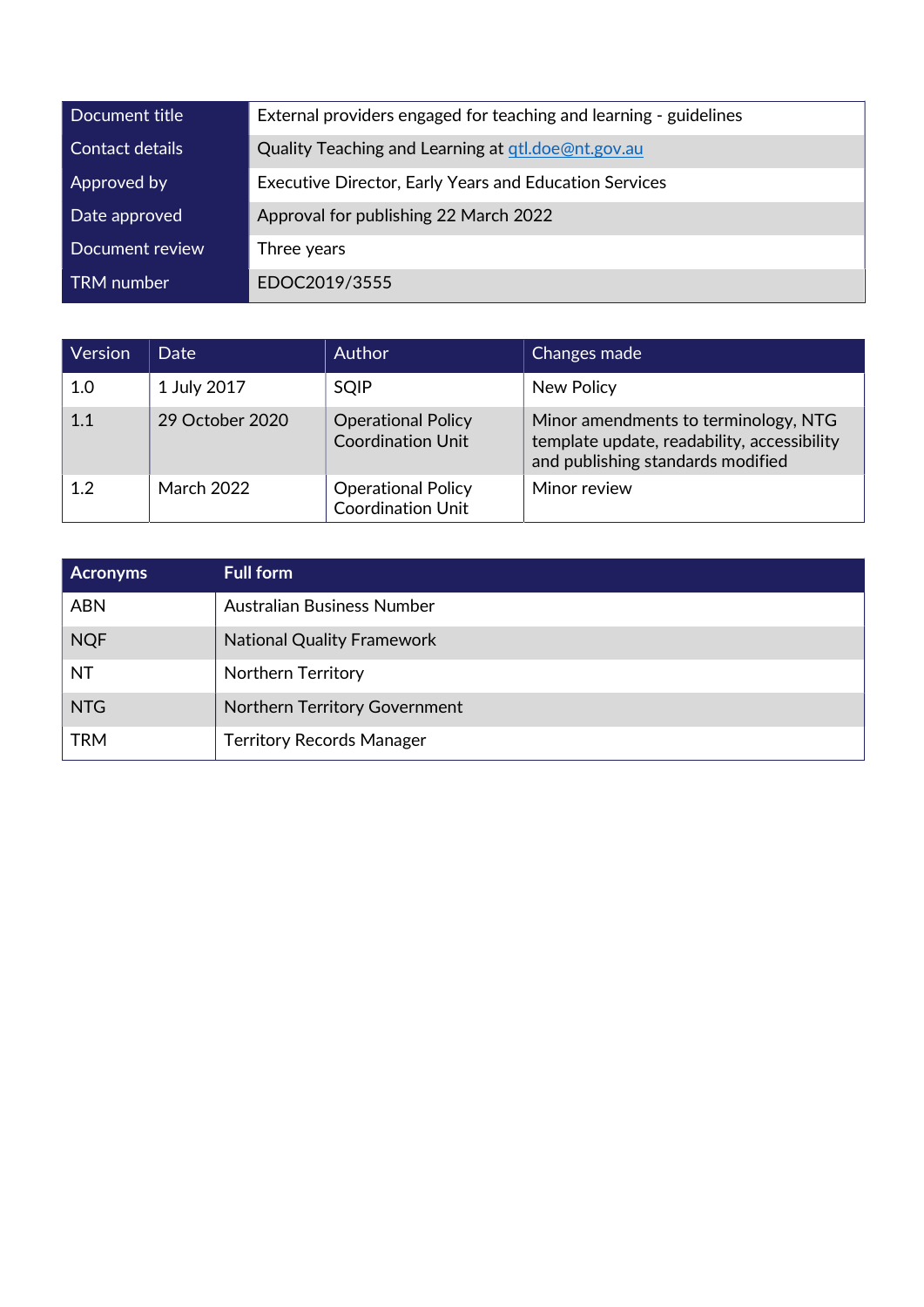# **Table of Contents**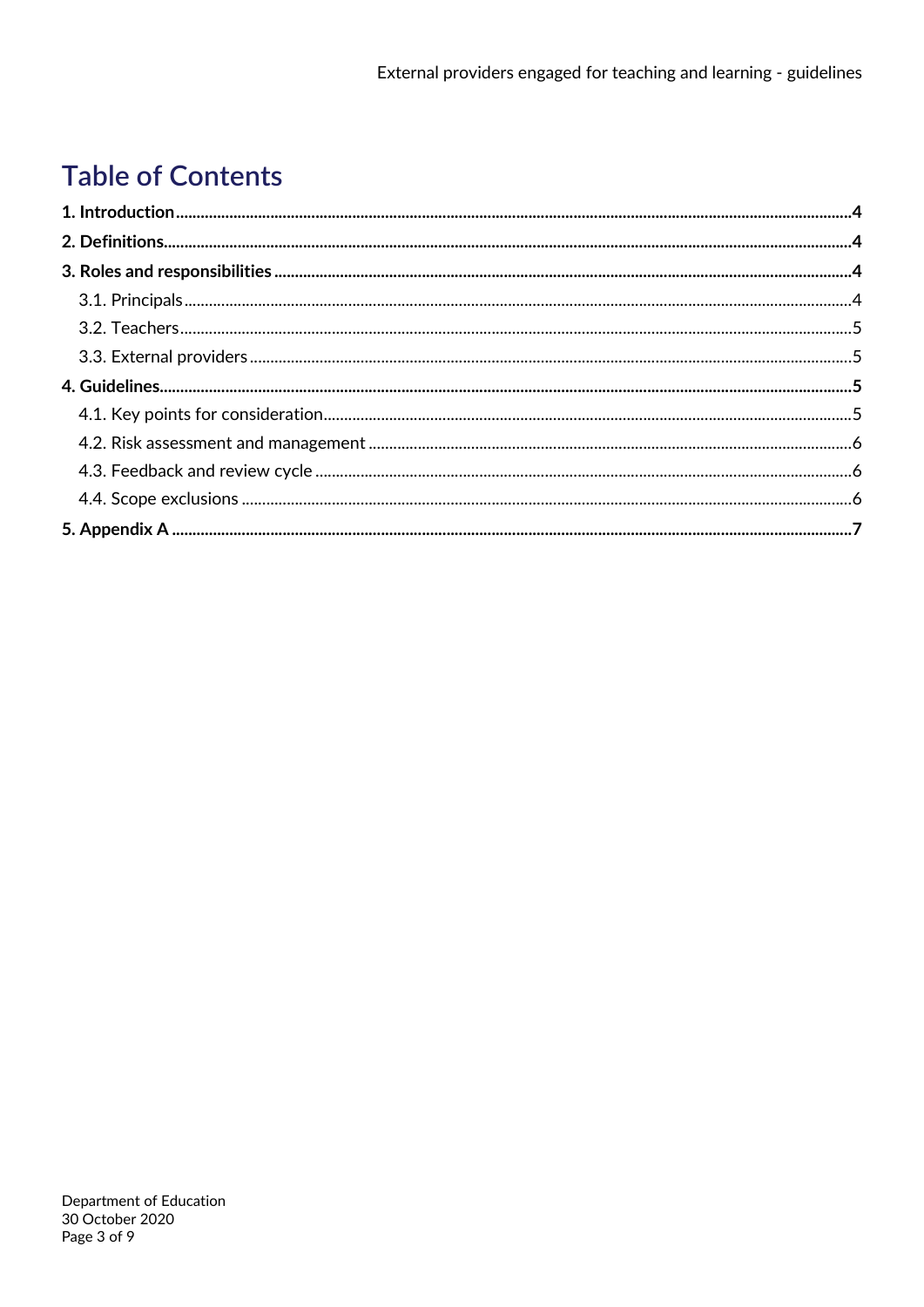## 1. Introduction

From time to time, schools may be approached by, or consider engaging with, external providers to supplement or enrich teaching and learning programs when addressing curriculum requirements.

The department acknowledges the potential value of engaging with external providers to enhance education programs. These guidelines are designed to support school leaders and teachers that are considering their use.

A checklist is provided at Appendix A to assist schools to determine whether a provider is suitable and to guide both parties through the process.

## 2. Definitions

Educational settings - include early childhood settings, primary schools, middle schools and senior secondary schools.

External provider - for the purpose of these guidelines refers to any person, organisation or group offering their services or resources to support school-based education or specialist support at the class, year or whole-school level. Providers operate under various business models and may offer their services to schools at a cost.

National Quality Framework - is a regulatory system agreed to by all Australian governments, through the Council of Australian Governments, to raise quality, and drive continuous improvement in early childhood education and care services, including preschools.

## 3. Roles and responsibilities

## 3.1. Principals

- consider the school strategic plan and overall benefit for students when deciding to engage an external provider
- work with the school council to determine the suitability of engaging the provider where applicable
- confirm budget availability where applicable
- ensure that the external provider has the qualifications and/or experience to deliver the service and meet all necessary legal and safety requirements including a current working with children card
- ensure that the external provider is adequately inducted into school protocols and the code of conduct, and is aware of their responsibilities towards students including record keeping, information sharing and reporting obligations when working in schools
- ensure that the school's supervision arrangements are adequate
- ensure that teachers and relevant members of staff have an understanding of the services being provided and their role in delivery
- ensure a risk assessment and management plan is in place where appropriate
- approve the use of the external provider.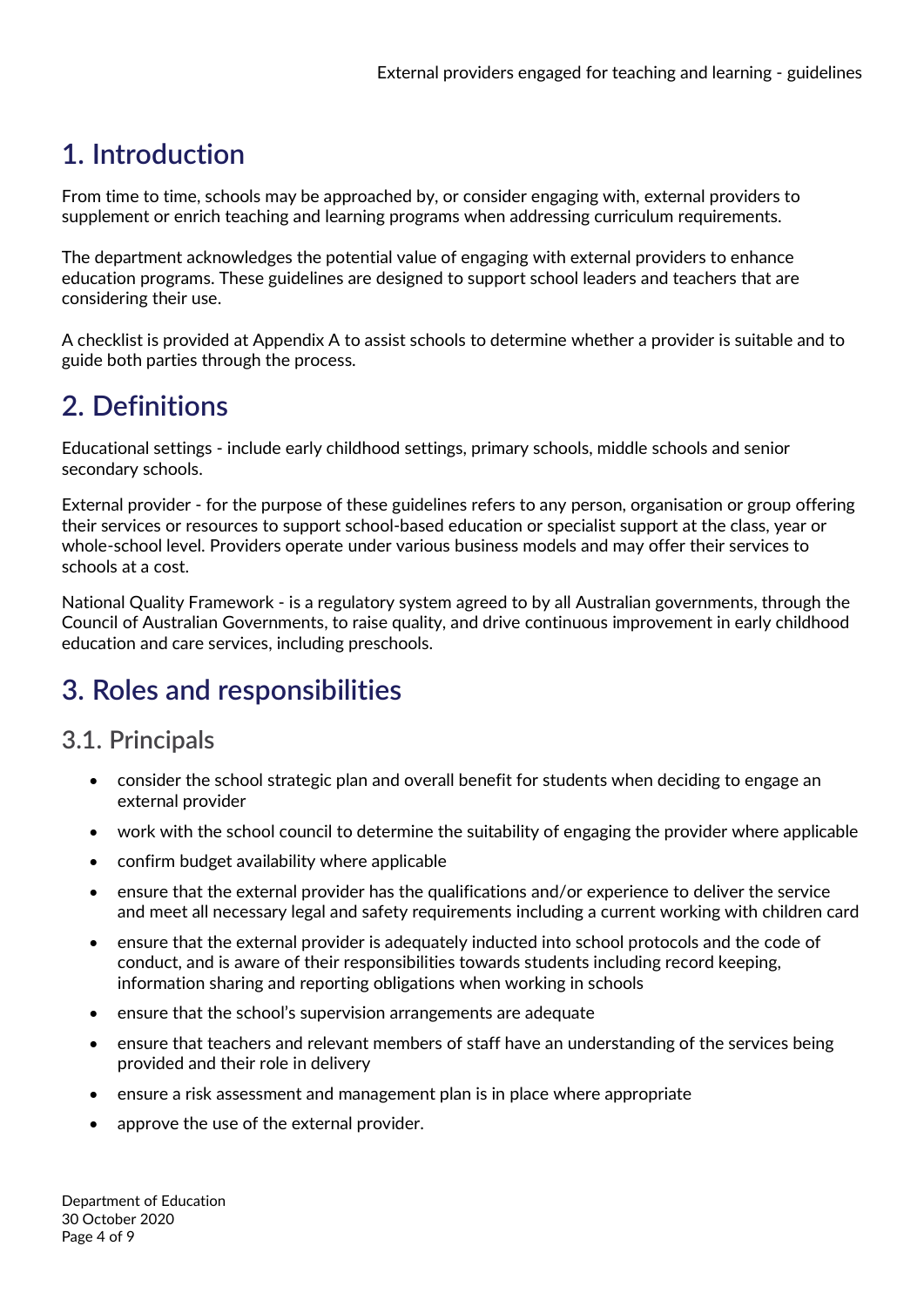## 3.2. Teachers

- seek the approval of the principal or their delegate when engaging an external provider
- identify the relevant links between the service provided and curriculum priorities
- understand the service being provided through working with the provider to add value and depth to existing teaching and learning programs
- ensure that the material to be delivered is appropriate for the age and developmental stage of students
- understand their obligations to:
	- ensure adequate supervision
	- define and manage concerns regarding student wellbeing and safety.

#### 3.3. External providers

- hold a current working with children card
- understand their responsibilities to students including record keeping, information sharing and reporting obligations as explained in the National Principles for Child Safe Organisations
- give careful consideration to the appropriateness of the service for students
- recognise that their service must align with the curriculum
- be willing to modify the service delivery in consultation with the principal or their delegate, if necessary
- gain the approval of the principal or their delegate prior to delivering their service.

## 4. Guidelines

External providers may be engaged by the school to provide specialist expertise and to enhance specific learning area achievement. The programs, sessions and services provided should always be evaluated on their capacity to contribute to the learning described in the school's curriculum and assessment plan, and their ability to provide services beyond the scope and expertise of the teacher.

## 4.1. Key points for consideration

- External providers will have greatest impact if the service or session has a clear educational purpose, is delivered as part of a teaching and learning sequence and is contextualised to meet the students need.
- The most effective outcome for students will be achieved when the school and provider engage in adequate dialogue so relevant information can be shared, issues negotiated and educational outcomes optimised. It is important to establish and maintain clear and open communication prior, during, and post implementation of the service.
- An alternative program is to be made available to students who will not be attending or participating in the session.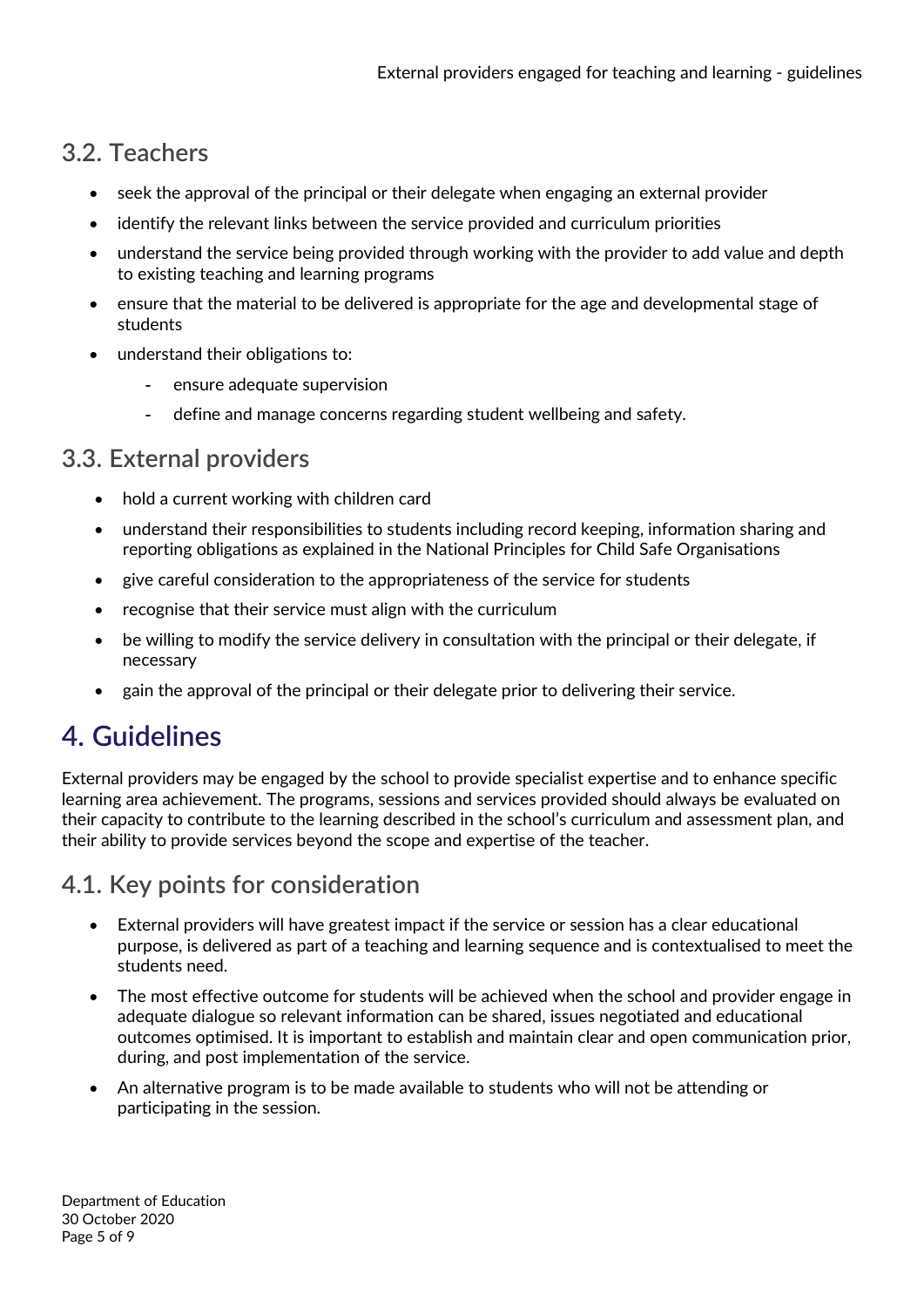- Where the external service attracts a fee, the school council can assist the principal in deciding whether to engage a service, and whether funds are available to cover costs so that all students are able to participate.
- Any commitment to fund a program in the long term can be made by the principal in consultation with the school council.

#### 4.2. Risk assessment and management

Contextual factors need to be considered when analysing the risk associated with a service. The attached checklist titled Considerations list for the school principal, teacher and external provider, assists with an initial assessment of risk, with analysis tools such as a risk-rating matrix then being recommended to be used to identify significant or high-risk activities. For more information about the risk-rating matrix, staff can go to the Risk register template page on the Education intranet.

If significant risks are identified then a risk management plan, that is current and relevant to the service and the context, should be developed. All documents that would assist with risk management must be lodged with the principal.

#### 4.3. Feedback and review cycle

A process for evaluating the provision and outcomes of the service should be in place. This would involve a process for reviewing the implementation and effectiveness of the service, including consultation, communication and collaboration prior, during, and after the service was delivered. All stakeholders should have the opportunity to provide feedback, including students.

From time to time, schools may be requested by the external provider to evaluate their programs and services. If doing so, the school should take care to not be seen as openly endorsing a particular service provider.

## 4.4. Scope exclusions

These guidelines are not intended for use in relation to chaplaincy services in schools or during excursions for which there are separate policies. For more information about these policies, go to the Department of Education, Policy and advisory library web page.

## 4.5. Information for staff

To find out more information about external providers in schools, go to the department's eLearn website.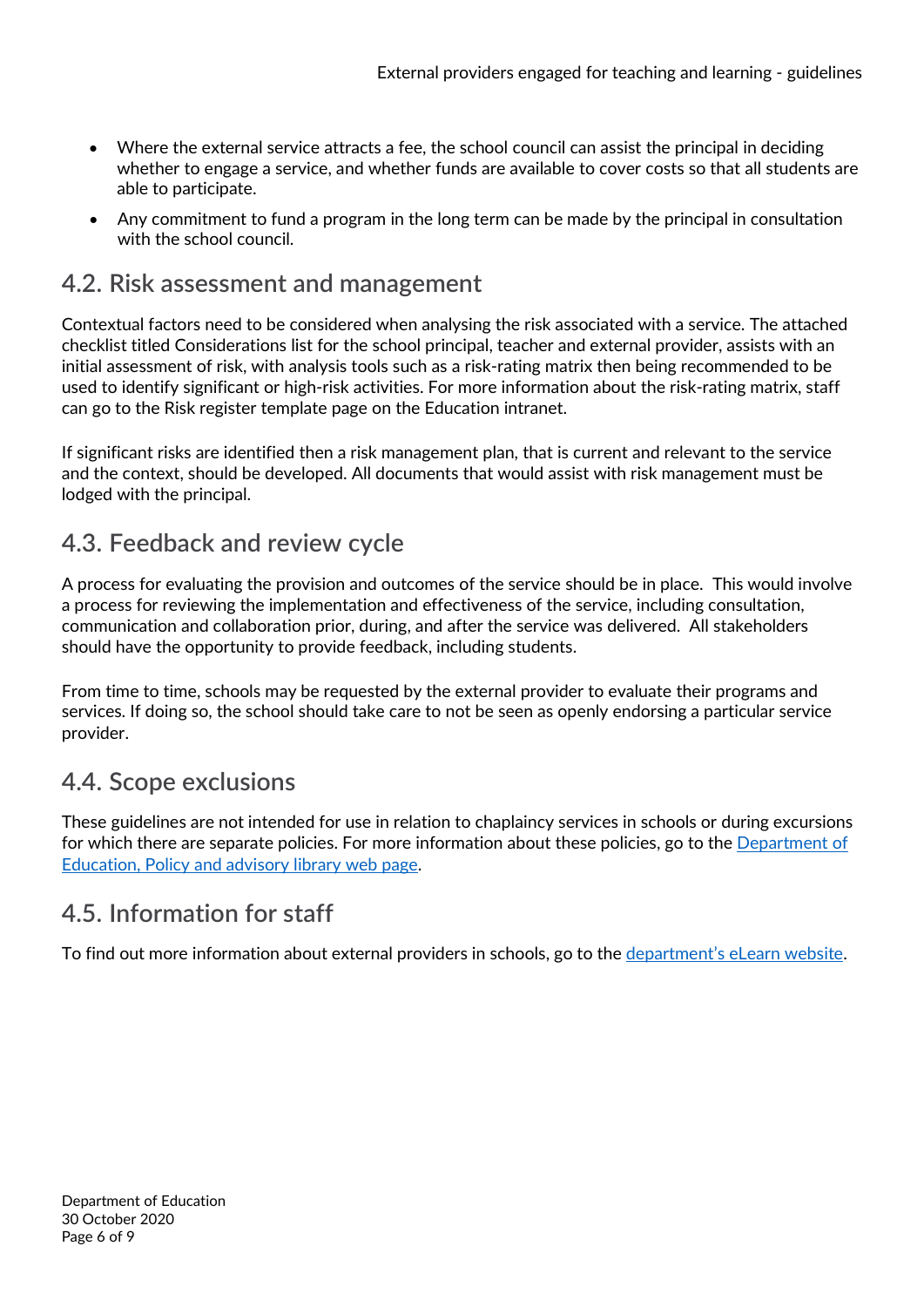## 5. Appendix A

# Considerations list for the school principal, teacher and external provider

| <b>Legal Requirements</b> |                                                                                                                                                                                                                                                                               |           |  |
|---------------------------|-------------------------------------------------------------------------------------------------------------------------------------------------------------------------------------------------------------------------------------------------------------------------------|-----------|--|
| $\mathbf{1}$              | External provider has current public liability insurance $-$ a minimum \$10 million,<br>which covers the program activity                                                                                                                                                     | Yes/No/NA |  |
| $\overline{2}$            | External provider has current workers compensation insurance                                                                                                                                                                                                                  | Yes/No/NA |  |
| 3                         | External provider has business registration, including an ABN                                                                                                                                                                                                                 | Yes/No/NA |  |
| $\overline{4}$            | Evidence has been provided - all external staff must hold a current NT Working<br>With Children Check - an Ochre Card                                                                                                                                                         | Yes/No/NA |  |
| 5                         | Legal advice is sought before signing contract, licence agreement, indemnity form<br>or any other document the service provider has asked the school to sign                                                                                                                  | Yes/No/NA |  |
| 6                         | Signed, informed consent is obtained for each student - where necessary                                                                                                                                                                                                       | Yes/No/NA |  |
|                           | <b>Safety Requirements</b>                                                                                                                                                                                                                                                    |           |  |
| $\mathbf{1}$              | Documented evidence of relevant qualifications and experience of external staff<br>is provided                                                                                                                                                                                | Yes/No/NA |  |
| $\overline{2}$            | The teacher-student ratio is appropriate for the activity or, if a preschool<br>regulated under the National Quality Framework, ratios and qualification<br>requirements are maintained, including first aid, anaphylaxis and asthma<br>management qualification requirements | Yes/No/NA |  |
| 3                         | Transport requirements and arrangements are appropriate                                                                                                                                                                                                                       | Yes/No/NA |  |
| 4                         | Assessment of the environmental opportunities and challenges                                                                                                                                                                                                                  | Yes/No/NA |  |
| 5                         | Individual student wellbeing and medical needs have been identified                                                                                                                                                                                                           | Yes/No/NA |  |
| 6                         | Staff have current first aid qualifications and at an appropriate level                                                                                                                                                                                                       | Yes/No/NA |  |
| $\overline{7}$            | First aid equipment is adequate and readily accessible                                                                                                                                                                                                                        | Yes/No/NA |  |
| 8                         | Asthma first aid kit is readily accessible                                                                                                                                                                                                                                    | Yes/No/NA |  |
| 9                         | Specialist equipment and specific safety procedures are considered                                                                                                                                                                                                            | Yes/No/NA |  |
| 10                        | Contextualised risk assessment has been conducted                                                                                                                                                                                                                             | Yes/No/NA |  |
| 11                        | Current risk rating and management plan is provided                                                                                                                                                                                                                           | Yes/No/NA |  |
| 12                        | Emergency response procedures are in place                                                                                                                                                                                                                                    | Yes/No/NA |  |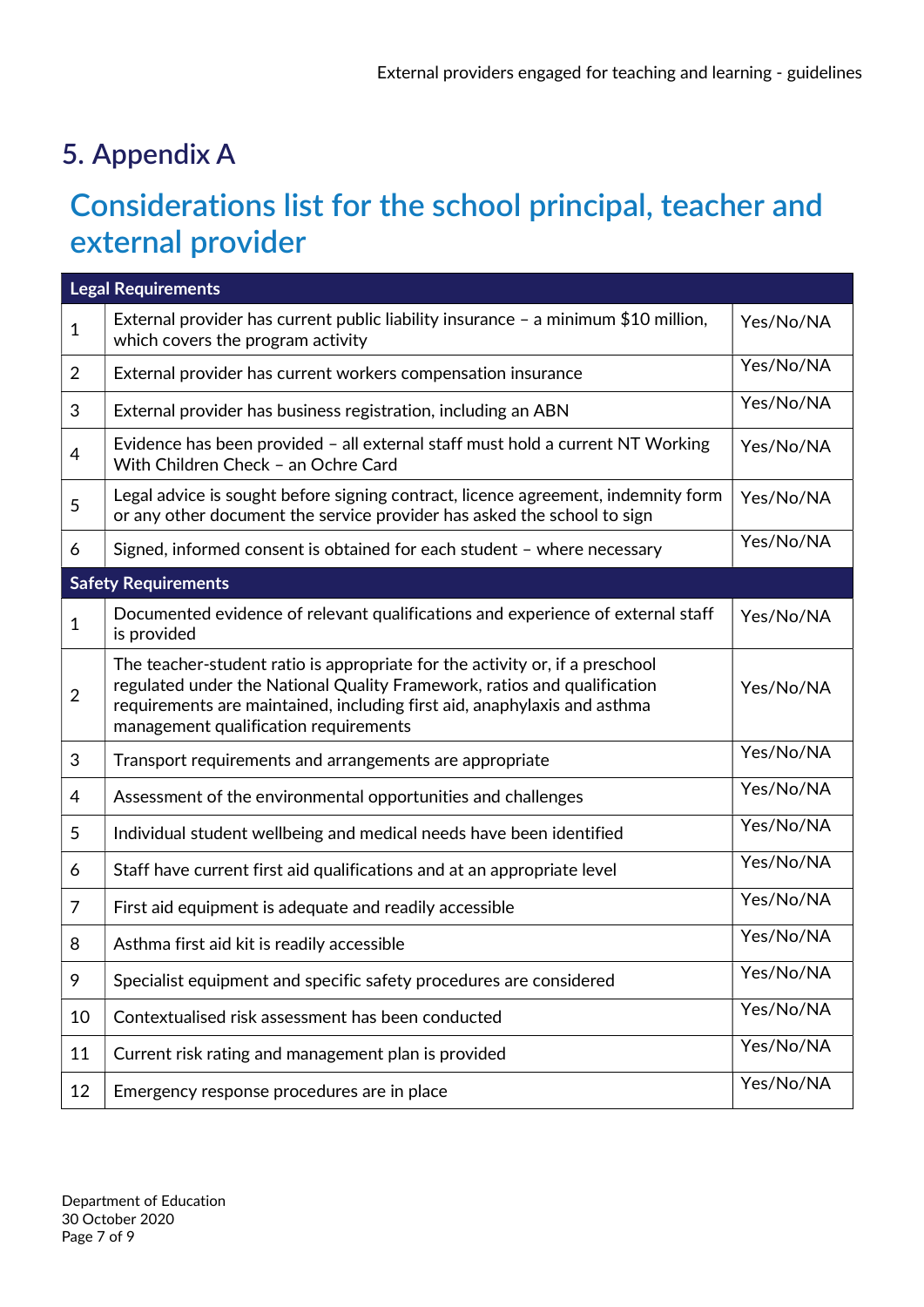| Prior planning and service delivery |                                                                                                                                                                                                        |           |  |
|-------------------------------------|--------------------------------------------------------------------------------------------------------------------------------------------------------------------------------------------------------|-----------|--|
| $\mathbf{1}$                        | The service or session forms part of a current school/class learning program                                                                                                                           | Yes/No/NA |  |
| $\overline{2}$                      | Evidence of educational benefit and links to the school's curriculum and<br>assessment plan                                                                                                            | Yes/No/NA |  |
| 3                                   | Service reflects identified school ethos, values and goals                                                                                                                                             | Yes/No/NA |  |
| $\overline{4}$                      | Content and resources used by the external provider are evidence-based and<br>approved by the principal and teacher                                                                                    | Yes/No/NA |  |
| 5                                   | The external provider employs a range of strategies and activities that are<br>student centred and developmentally appropriate                                                                         | Yes/No/NA |  |
| 6                                   | Activities are contextualised and able to be modified to meet diverse student<br>backgrounds and learning needs                                                                                        | Yes/No/NA |  |
| 7                                   | Resources and equipment are sufficient to allow full engagement of all students                                                                                                                        | Yes/No/NA |  |
| 8                                   | School council approval has been obtained, if required                                                                                                                                                 | Yes/No/NA |  |
| 9                                   | Ensure equitable access is available to all students - timetabling, affordability                                                                                                                      | Yes/No/NA |  |
| 10                                  | Ensure all reasonable accommodations are made for students with a disability                                                                                                                           | Yes/No/NA |  |
| 11                                  | A medical form has been completed for all students, if required                                                                                                                                        | Yes/No/NA |  |
| 12                                  | Accident reporting protocols are explained to the external provider                                                                                                                                    | Yes/No/NA |  |
| 13                                  | Alternative activities are available for students who are not able to participate                                                                                                                      | Yes/No/NA |  |
|                                     | Working collaboratively in educational settings                                                                                                                                                        |           |  |
| $\mathbf{1}$                        | The external provider will be made aware of the code of conduct in schools, and<br>the school's expectations for safeguarding children                                                                 | Yes/No/NA |  |
| $\overline{2}$                      | The teacher will be engaged in the planning and delivery of the service or session                                                                                                                     | Yes/No/NA |  |
| 3                                   | In accordance with the NT Information Act, the teacher will provide relevant<br>student and school information to the external provider to optimise student<br>participation and program effectiveness | Yes/No/NA |  |
| 4                                   | A registered teacher will be always present during the delivery of the service or<br>session                                                                                                           | Yes/No/NA |  |
| 5                                   | The teacher is aware of their specific supervision and safety responsibilities                                                                                                                         | Yes/No/NA |  |
| 6                                   | The teachers will provide feedback regarding the effectiveness of the service or<br>session to the principal                                                                                           | Yes/No/NA |  |
| 7                                   | The external provider is able to describe the links to the curriculum                                                                                                                                  | Yes/No/NA |  |
| 8                                   | There is opportunity for capacity building and professional learning for teachers                                                                                                                      | Yes/No/NA |  |